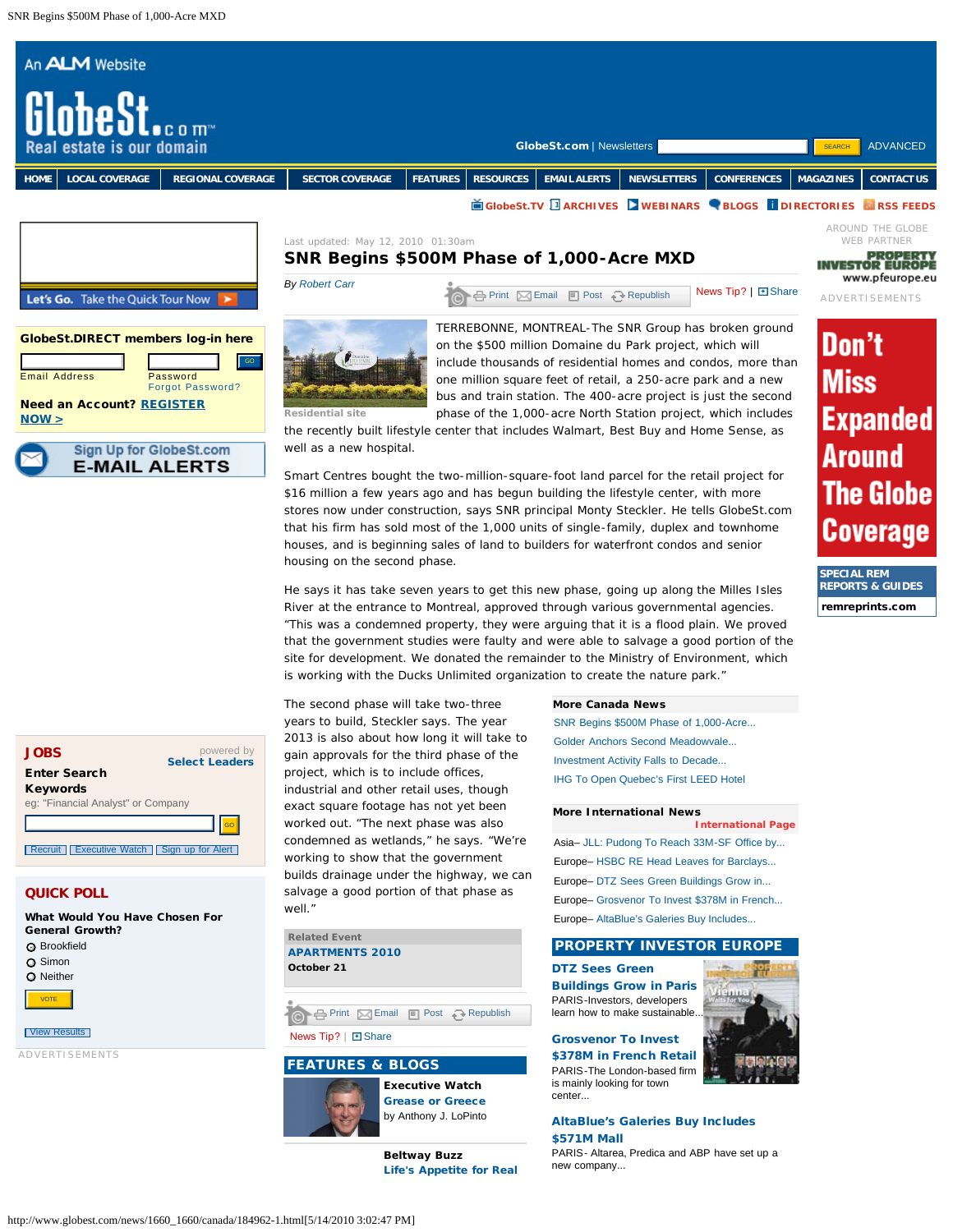

- [Global](http://www.globest.com/news/international) • [Northeast](http://www.globest.com/news/northeast)
- [Southeast](http://www.globest.com/news/southeast)
- [Midwest](http://www.globest.com/news/midwest)
- [Southwest](http://www.globest.com/news/southwest)
- [West](http://www.globest.com/news/west)

- [Commentary](http://www.globest.com/commentary/) • [Executive Watch](http://www.globest.com/executivewatch/)
	-
- 
- [1031 Exchanges](http://www.globest.com/exchanges/)
- **Business Resources**
- [UpClose](http://www.globest.com/upclose/)
	-
- [Blogs](http://www.globest.com/blogs/) • [Webinars](http://www.globest.com/webinars/)



[Estate, CMBS Grows](http://globestbeltwaybuzz.wordpress.com/2010/05/10/lifes-appetite-for-real-estate-cmbs-grows/) by Erika Morphy



**Street Wise**

**Trend Czar** [At Bottom](http://trendczar.typepad.com/blog/2010/05/at-bottom.html) by Jonathan D. Miller



[Market](http://knakalstreetwise.wordpress.com/2010/05/09/1031-exchanges-come-roaring-back-to-the-market/) by Robert Knakal **Practical Counsel** [Will your deal survive](http://practicalcounsel.wordpress.com/2010/05/03/will-your-deal-survive-the-devils-triangle-part-4-of-bank-failure-series/) [the Devil's Triangle?](http://practicalcounsel.wordpress.com/2010/05/03/will-your-deal-survive-the-devils-triangle-part-4-of-bank-failure-series/) [\(part...](http://practicalcounsel.wordpress.com/2010/05/03/will-your-deal-survive-the-devils-triangle-part-4-of-bank-failure-series/)

[1031 Exchanges Come](http://knakalstreetwise.wordpress.com/2010/05/09/1031-exchanges-come-roaring-back-to-the-market/) [Roaring Back to the](http://knakalstreetwise.wordpress.com/2010/05/09/1031-exchanges-come-roaring-back-to-the-market/)



[About Customer](http://corporateadvisor.wordpress.com/2010/05/12/wanna-learn-about-customer-service-rent-a-car/) [Service? Rent...](http://corporateadvisor.wordpress.com/2010/05/12/wanna-learn-about-customer-service-rent-a-car/) **Chief Economist** [Employment Trends](http://chandan.com/globest/?p=403)

**Corporate Advisor** [Want to Know More](http://corporateadvisor.wordpress.com/2010/05/12/wanna-learn-about-customer-service-rent-a-car/)



**Leadership Matters** [Performance Matters](http://myattleadershipmatters.wordpress.com/2010/04/30/performance-matters/) by Mike Myatt



**MultiViews** [Much Ado About Fannie](http://globestmultiviews.wordpress.com/2010/05/14/much-ado-about-fannie-freddie/) [& Freddie](http://globestmultiviews.wordpress.com/2010/05/14/much-ado-about-fannie-freddie/) by Sule Aygoren Carranza

**The Ross Rant** [Greece Is The Canary In](http://rossrant.wordpress.com/2010/05/11/greece-is-the-canary-in-the-coal-mine/) [The Coal Mine](http://rossrant.wordpress.com/2010/05/11/greece-is-the-canary-in-the-coal-mine/) by Joel Ross



• [Find Jobs](http://www.selectleaders.com/users/userlogin.cfm?part=gst) • [Post Jobs](http://www.selectleaders.com/users/userlogin.cfm?part=gst) **US Lodgind 2010:** Point of Inflection by Daniel H. Lesser

## **GlobeSt.com Resources**

- [My Account](http://www.globest.com/profile)
- [Register for GlobeSt.com](http://www.globest.com/cgi-bin/udt/um.register.account?client_id=globest)
	- [Sign up for Daily Alerts](http://www.globest.com/profile)
	- [Advertise Here](http://www.globest.com/aboutus/adinfo.html)
	- [About Us](http://www.globest.com/aboutus)
	- [Contact Us](http://www.globest.com/contactus)
	- [Privacy Policy](http://www.globest.com/aboutus/privacy.html)
	- [Terms of Service](http://www.globest.com/aboutus/termsofservice.html)
	- [Reprints](http://www.remreprints.com/)
	- [RSS Feeds](http://www.globest.com/aboutus/rss.html)

# **Online Resources**

- [GlobeSt.com Newsletters](http://newsletters.globest.com/)
- [Distressed Assets](http://www.globest.com/dai)
- [Investor](http://www.globest.com/dai)
- [GlobeSt.WEEK](http://www.globest.com/newsletters/gsw.html)
- [Subscribe](http://newsletters.globest.com/)
- [Real Estate New Jersey](http://www.renj-digital.com/) [Archive](http://www.renj-digital.com/)

**Group**

- [Real Estate Southern](http://www.reforum-digital.com/reforum/20091112#pg76/) [California Archive](http://www.reforum-digital.com/reforum/20091112#pg76/)
- [Real Estate Florida Archive](http://www.refla-digital.com/)

• [Real Estate New York Archive](http://www.reny-digital.com/)

**ALM's Real Estate Media**

• [Real Estate Home](http://www.almrealestatemediagroup.com/) • [GlobeSt.TV](http://www.globest.tv/) • [Real Estate Forum](http://www.reforum-digital.com/)

- [RealShare Conferences](http://www.realshareconferences.com/)
- [Online Newsletters](http://newsletters.globest.com/)

http://www.globest.com/news/1660\_1660/canada/184962-1.html[5/14/2010 3:02:47 PM]

[JLL Sees Optimism in Turkey CRE](http://www.globest.com/news/1659_1659/europe/184951-1.html) **[Markets](http://www.globest.com/news/1659_1659/europe/184951-1.html)** 

ISTANBUL, TURKEY-The CBD, with not much office development...

[WP Carey: Europe SLBs Grow as](http://www.globest.com/news/1658_1658/europe/184917-1.html) **[Strategy](http://www.globest.com/news/1658_1658/europe/184917-1.html)** 

LONDON-There's huge potential if the \$2.9 trillion of...

# [First Atlantic Fund Eyes Rome, Milan](http://www.globest.com/news/1657_1657/europe/184900-1.html) **[Property](http://www.globest.com/news/1657_1657/europe/184900-1.html)**

MILAN, ITALY-The fund will focus on upgrading less-than-prime...

**[Subscribe to Property Investor Europe](http://www.pfeurope.eu/no_cache/subscribe/subscribe-form.html)**